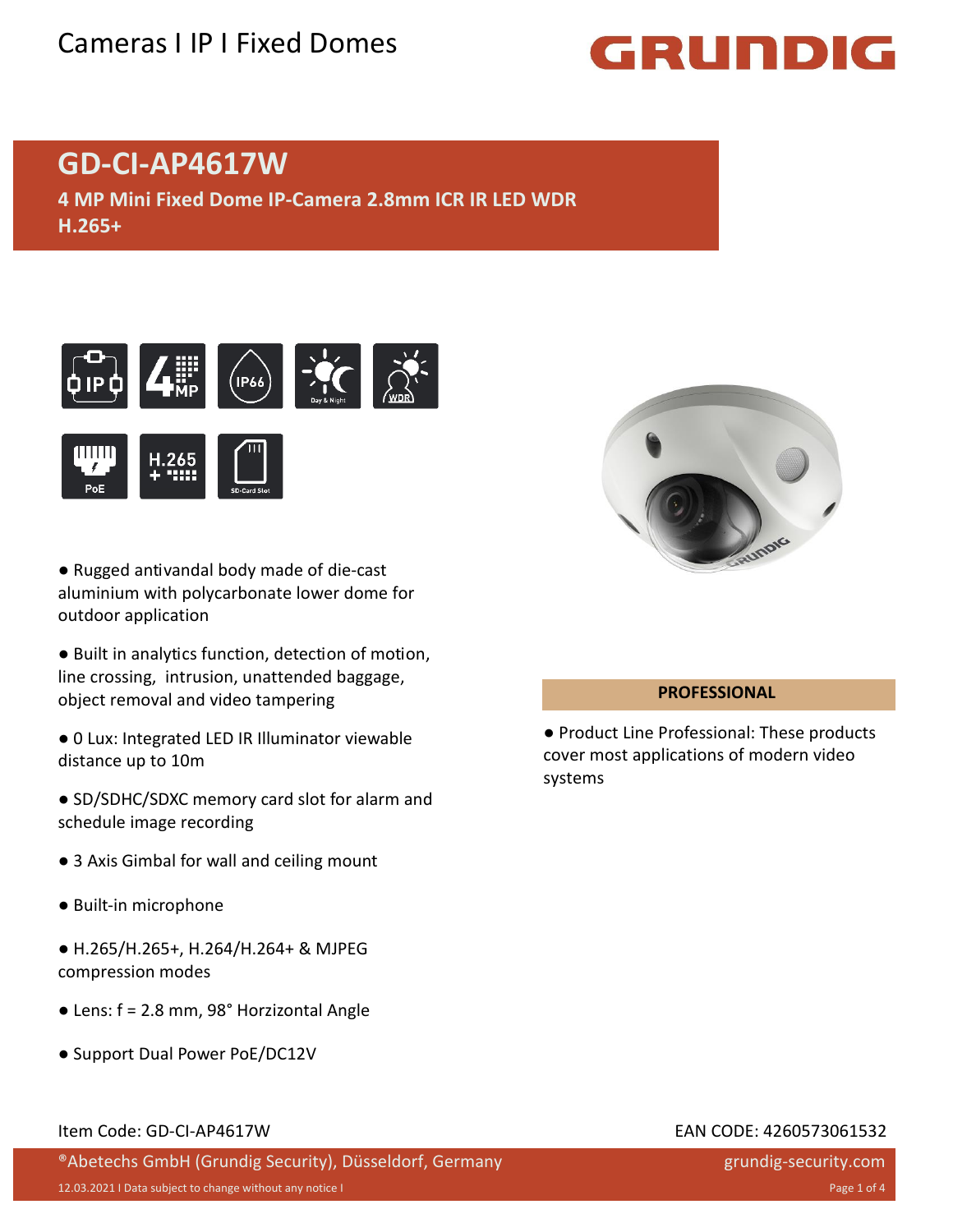

## **Specifications GD-CI-AP4617W**

| Camera                              |                                                                                                                            |
|-------------------------------------|----------------------------------------------------------------------------------------------------------------------------|
| Image Sensor:                       | 1/3" progressive Scan CMOS                                                                                                 |
| Video Resolution:                   | $2688 \times 1520$                                                                                                         |
| Sensitivity Colour:                 | 0.01 Lux @ F1.2 (AGC ON)                                                                                                   |
| Sensitivity B/W:                    | 0 Lux LED IR on                                                                                                            |
| Shutter Speed:                      | $1/3 \sim 1/100,000$ s (Automated Electronic Shutter)                                                                      |
| Slow Shutter:                       | Support                                                                                                                    |
| Lens                                |                                                                                                                            |
| Lens Focal Length:                  | $2.8$ mm                                                                                                                   |
| Horizontal Viewing Angle:           | 98°                                                                                                                        |
| Lens Mount:                         | M12                                                                                                                        |
| <b>Illuminator</b>                  |                                                                                                                            |
| Max. IR Distance:                   | Up to 10 m                                                                                                                 |
| Wavelength:                         | 850nm                                                                                                                      |
| <b>Video</b>                        |                                                                                                                            |
| Col/B&W:                            | On, Off, Auto, IR-cut filter removable (ICR)                                                                               |
| Wide Dynamic Range:                 | 120 dB                                                                                                                     |
| Image Enhancement:                  | BLC, 3D DNR, HLC                                                                                                           |
| Image Settings:                     | Rotate mode, Saturation, Brightness, Contrast, Sharpness and white balance adjustable by client<br>software or web browser |
| Day/Night Switch:                   | Support auto, scheduled, day, night, triggered by alarm in                                                                 |
| <b>Audio</b>                        |                                                                                                                            |
| Audio Compression:                  | G722.1/G711ulaw/G711alaw/G726/MP2L2/PCM                                                                                    |
| Audio bit rate:                     | 64Kbps(G.711)/16Kbps(G.722.1)/16Kbps(G.726)/32-160Kbps(MP2L2)                                                              |
| <b>Environment Noise Filtering:</b> | yes                                                                                                                        |
| <b>Network</b>                      |                                                                                                                            |
| Functions:                          | One-key reset, anti-flicker, heartbeat, mirror, password protection, privacy mask, watermark, Ip-<br>address filter        |
| Video Compression:                  | Main Stream: H.264, H.264+, H.265, H.265+<br>Sub-Stream: H.264, H.265, MJPEG<br>Third Stream: H.264, H.265                 |
| Region of Interest:                 | 1 fixed region for main stream and sub-stream                                                                              |
| H.264 code profile:                 | Main Profile / High Profile                                                                                                |
| H.265 code profile:                 | <b>Main Profile</b>                                                                                                        |
| <b>Bit Rate:</b>                    | 32Kbps ~ 16Mbps                                                                                                            |
| Scalable Video Coding (SVC):        | supported                                                                                                                  |
| SD memory:                          | Micro SD/SDHC/SDXC card slot with ANR (up to 128G), NAS (Support NFS, SMB/CIFS)                                            |
| Client software:                    | C-WERK Viewer, SCMS, IOS App, Android App (SCMS)                                                                           |

### Item Code: GD-CI-AP4617W EAN CODE: 4260573061532

®Abetechs GmbH (Grundig Security), Düsseldorf, Germany 12.03.2021 I Data subject to change without any notice I Page 2 of 4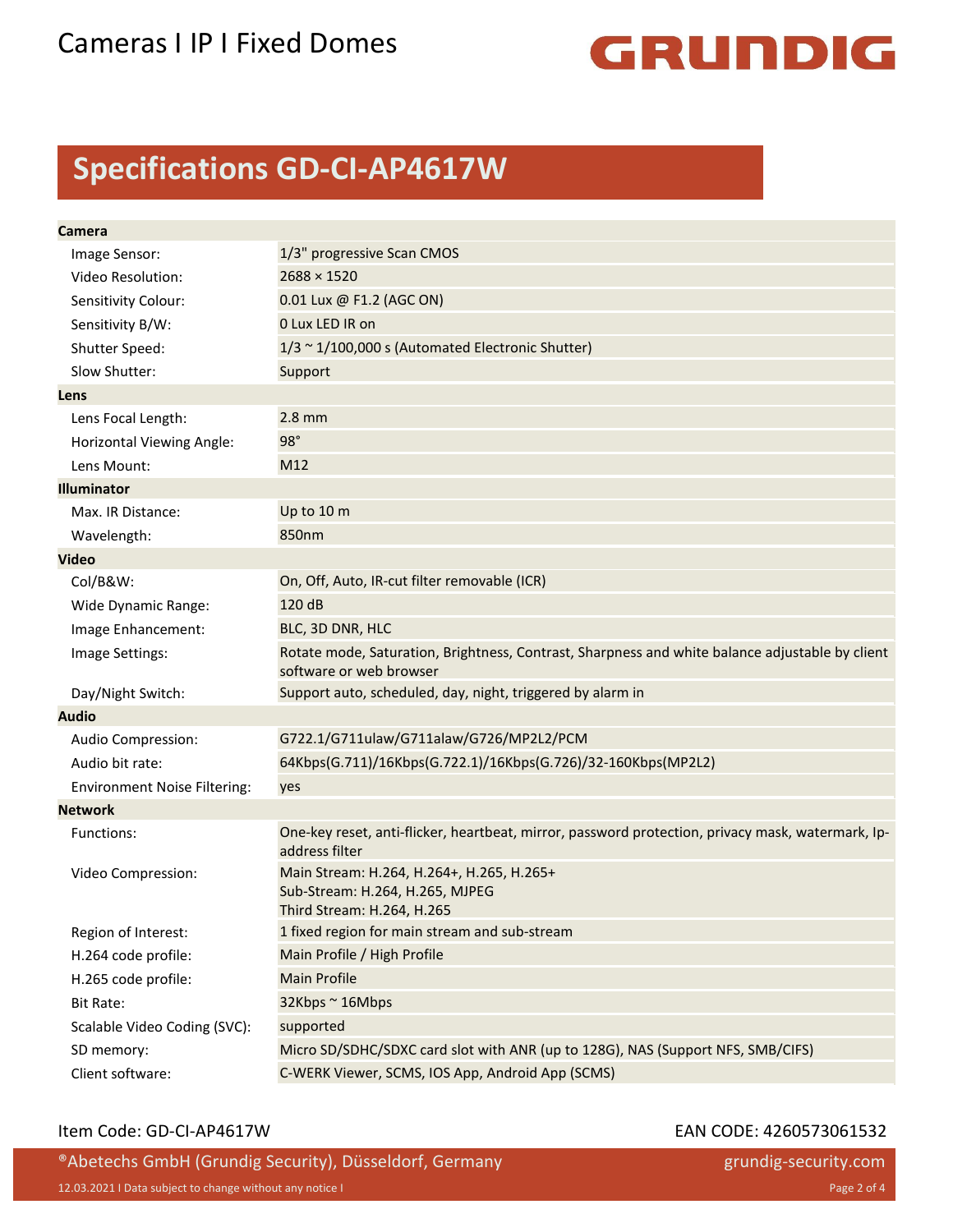## Cameras I IP I Fixed Domes



**Network**

| <b>NETWOLK</b>                |                                                                                                                                                                                                                                                                                                                                                                                                                                                                                                                                                                                                                   |
|-------------------------------|-------------------------------------------------------------------------------------------------------------------------------------------------------------------------------------------------------------------------------------------------------------------------------------------------------------------------------------------------------------------------------------------------------------------------------------------------------------------------------------------------------------------------------------------------------------------------------------------------------------------|
| Web Browser:                  | MS Internet Explorer 8.0+, Mozilla Firefox 30.0-51, Google Chrome 31.0-44, Apple Safari 8.0+                                                                                                                                                                                                                                                                                                                                                                                                                                                                                                                      |
| Network Protocol:             | TCP/IP, ICMP, HTTP, HTTPS, FTP, DHCP, DNS, DDNS, RTP, RTSP, RTCP, NTP, UPnP, SMTP, IGMP,<br>802.1X, QoS, IPv6, Bonjour, UDP, PPPoE, SNMP                                                                                                                                                                                                                                                                                                                                                                                                                                                                          |
| Cyber Security:               | 3 levels of user management: admin, operator, user, AES Encryption for Password Protection,<br>Complicated Password, HTTPS (SSL) Login Authentication, Basic and digest authentication for<br>HTTP/HTTPS, 802.1X authentication, (EAP-LEAP), 802.1X authentication (EAP-TLS), 802.1X<br>authentication (EAP-MD5), Watermark, IP Adress Filter, WSSE and digest authentication for<br>ONVIF, Security audit log, SNMP V2, SNMP V3, TLS 1.0, TLS 1.1, TLS 1.2, TLS 1.2 with updated<br>cipher suites including AES 256 encryption., Brute Force Delay Protection, Signed Firmware,<br>Secure Boot by software check |
| Number of Clients:            | Up to 32 simultaneously                                                                                                                                                                                                                                                                                                                                                                                                                                                                                                                                                                                           |
| Users:                        | 3 Levels: Administrator, Operator and User                                                                                                                                                                                                                                                                                                                                                                                                                                                                                                                                                                        |
| <b>Reset Button:</b>          | yes                                                                                                                                                                                                                                                                                                                                                                                                                                                                                                                                                                                                               |
| Frame Rate:                   | Main Stream: 50Hz: 25fps (2688 × 1520, 2560 × 1440, 2304 × 1296, 1920 × 1080)<br>60Hz: 30fps (2688 × 1520, 2560 × 1440, 2304 × 1296, 1920 × 1080)<br>Sub-Stream: 50Hz: 25fps (640 × 480, 640 × 360, 320 × 240)<br>60Hz: 30fps (640 × 480, 640 × 360, 320 × 240)<br>Third Stream: 50Hz: 25fps (1280 × 720, 640 × 360, 352 × 288)<br>60Hz: 30fps (1280 × 720, 640 × 360, 352 × 240)                                                                                                                                                                                                                                 |
| I/O Interface                 |                                                                                                                                                                                                                                                                                                                                                                                                                                                                                                                                                                                                                   |
| Network Interface:            | 1x 10, 100 Base T, TX PoE+ (RJ-45)                                                                                                                                                                                                                                                                                                                                                                                                                                                                                                                                                                                |
| Alarm Input/Output:           | 1 input, 1 output (up to 12 VDC, 30 mA)                                                                                                                                                                                                                                                                                                                                                                                                                                                                                                                                                                           |
| Audio Input/Output:           | 2 Inputs: line in, or mic in (built-in microphone), 1 Output: line out, mono sound, terminal block                                                                                                                                                                                                                                                                                                                                                                                                                                                                                                                |
| <b>Intelligent Functions</b>  |                                                                                                                                                                                                                                                                                                                                                                                                                                                                                                                                                                                                                   |
| <b>Motion Detection:</b>      | Off, ON (Normal), Expert mode: 8 user-defined rectangular zones, by schedule                                                                                                                                                                                                                                                                                                                                                                                                                                                                                                                                      |
| Line Crossing Detection:      | Cross a pre-defined virtual line                                                                                                                                                                                                                                                                                                                                                                                                                                                                                                                                                                                  |
| Intrusion Detection:          | Enter and loiter in a pre-defined virtual region                                                                                                                                                                                                                                                                                                                                                                                                                                                                                                                                                                  |
| Face Detection:               | Human face appears in the image can be detected and trigger linkage method                                                                                                                                                                                                                                                                                                                                                                                                                                                                                                                                        |
| Event Action:                 | Recording: Pre-event, post-event memory card and/or network storage. Picture upload: FTP,<br>HTTP and NAS. Trigger E-mail notification: HTTP, ISAPI. Alarm output and notification to C-WERK<br>VMS. Events are depending on schedule settings.                                                                                                                                                                                                                                                                                                                                                                   |
| Event Source:                 | Video tampering, network disconnected, IP address conflicted, HDD full, HDD error, illegal login,<br>motion detection                                                                                                                                                                                                                                                                                                                                                                                                                                                                                             |
| Tamper protection:            | Scene change and defocus                                                                                                                                                                                                                                                                                                                                                                                                                                                                                                                                                                                          |
| <b>Approvals</b>              |                                                                                                                                                                                                                                                                                                                                                                                                                                                                                                                                                                                                                   |
| Regulation:                   | CE, EAC, FCC, RoHS Compliant                                                                                                                                                                                                                                                                                                                                                                                                                                                                                                                                                                                      |
| <b>Protection Rating:</b>     | <b>IP66, IK08</b>                                                                                                                                                                                                                                                                                                                                                                                                                                                                                                                                                                                                 |
| Standard:                     | ONVIF (Profile S, Profile G), PSIA, CGI, ISAPI                                                                                                                                                                                                                                                                                                                                                                                                                                                                                                                                                                    |
| <b>Environmental</b>          |                                                                                                                                                                                                                                                                                                                                                                                                                                                                                                                                                                                                                   |
| <b>Operating Temperature:</b> | $-40 °C$ ~ 60 °C (-40 °F ~ 140 °F)                                                                                                                                                                                                                                                                                                                                                                                                                                                                                                                                                                                |
| Humidity:                     | Less than 95%, non condensing                                                                                                                                                                                                                                                                                                                                                                                                                                                                                                                                                                                     |
| <b>Electrical</b>             |                                                                                                                                                                                                                                                                                                                                                                                                                                                                                                                                                                                                                   |
| Supply Voltage:               | 12 VDC, PoE (IEEE 802.3af)                                                                                                                                                                                                                                                                                                                                                                                                                                                                                                                                                                                        |

### Item Code: GD-CI-AP4617W EAN CODE: 4260573061532

®Abetechs GmbH (Grundig Security), Düsseldorf, Germany